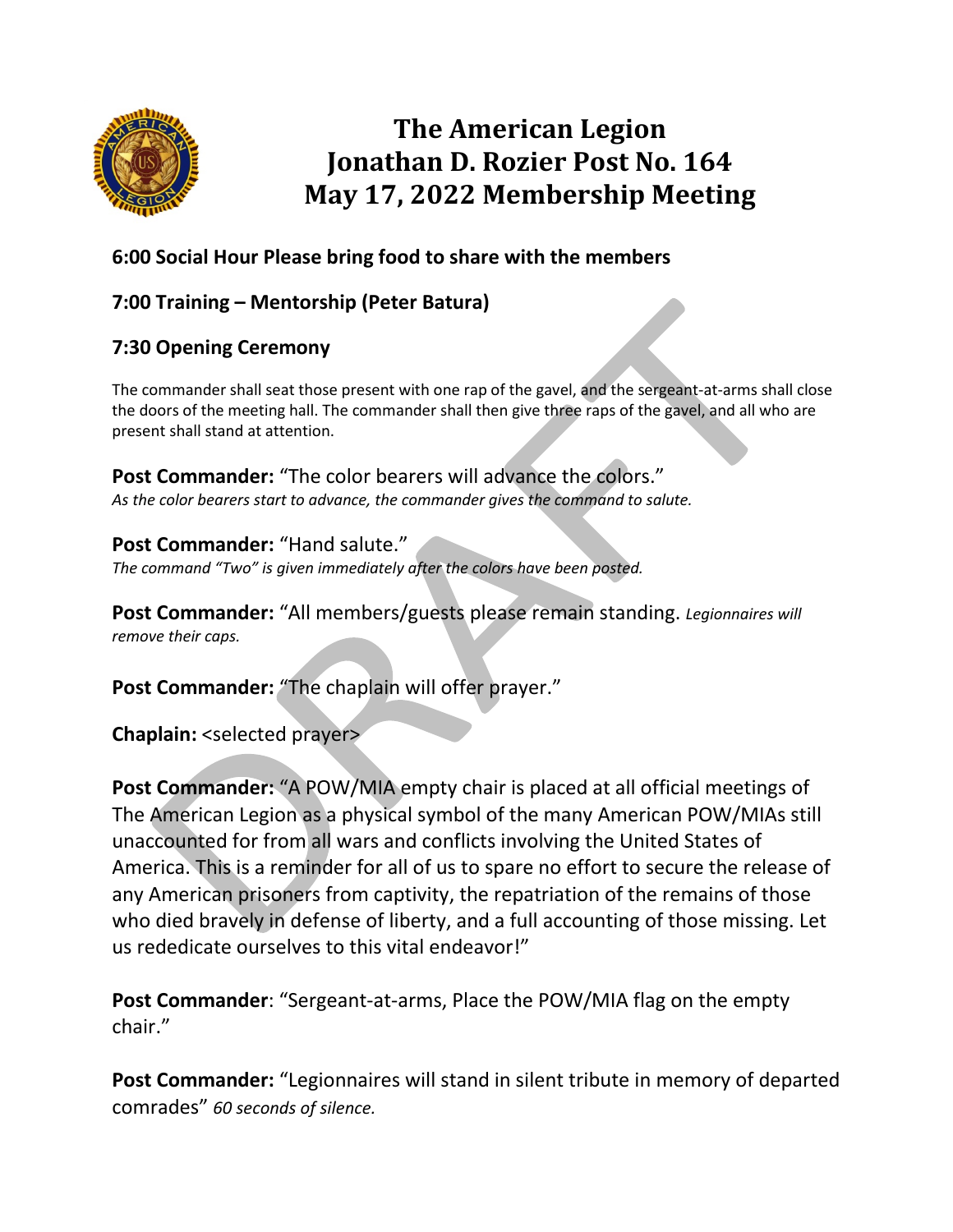**Post Commander:** "Comrades, please join me in the Pledge of Allegiance" *The commander leads the assembly in the Pledge of Allegiance.* "I pledge allegiance to the Flag of the United States of America and to the Republic for which it stands, one Nation under God, indivisible, with liberty and justice for all."

Post Commander: "Everyone will re-cover. Please join me in the recitation of the preamble of the constitution of the American Legion."

"For God and Country, we associate ourselves together for the following purposes:

"To uphold and defend the Constitution of the United States of America;

"To maintain law and order;

"To foster and perpetuate a one hundred percent Americanism;

"To preserve the memories and incidents of our associations in All Wars;

"To inculcate a sense of individual obligation to the community, state and nation;

"To combat the autocracy of both the classes and the masses;

"To make right the master of might;

"To promote peace and good will on earth;

"To safeguard and transmit to posterity the principles of justice, freedom and Democracy;

"To consecrate and sanctify our comradeship by our devotion to mutual helpfulness." *The commander seats members with one rap of the gavel.*

**Post Commander:** "I now declare Jonathan D. Rozier Post No.164, Department Of Texas, regularly convened."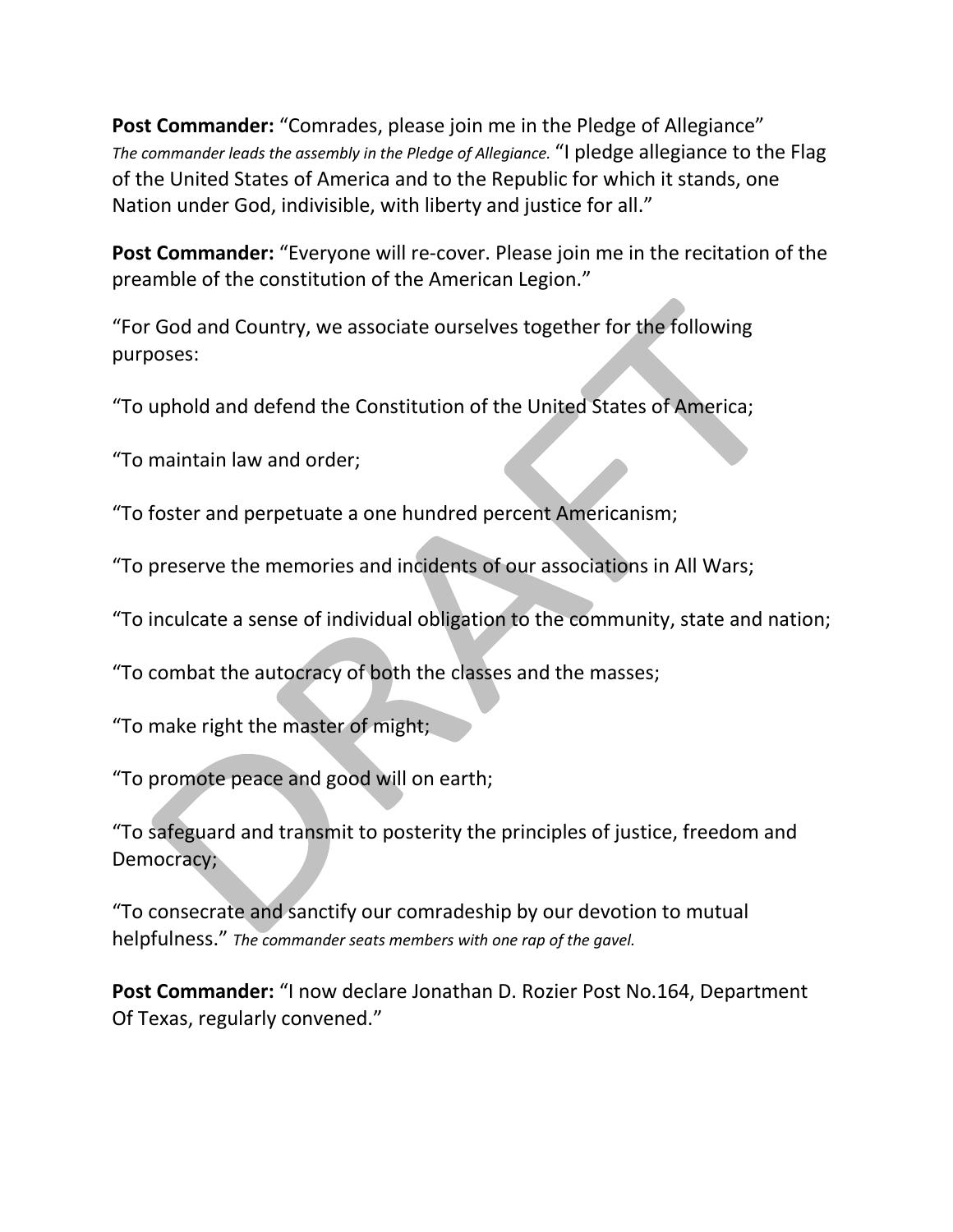#### **Order of Business**

- 1. Officer Roll Call
	- Post Commander
	- $\bullet$  1<sup>st</sup> Vice Commander
	- $\bullet$  2<sup>nd</sup> Vice Commander
	- Adjutant
	- Finance Officer
	- Judge Advocate
	- Chaplain
	- Historian
	- Sergeant-At-Arms
	- Service Officer
	- Public Relations
- 2. Review minutes of previous meeting
- 3. Review minutes of Executive Committee (action items in new business)
- 4. Introduction of guests, prospective and new members
- 5. Awards
- 6. Reports (written, 3 minutes or less)
	- a. 1<sup>st</sup> Vice-Commander
	- b. 2<sup>nd</sup> Vice Commander
	- c. Finance Officer
	- d. Judge Advocate
	- e. Sergeant-at-Arms
	- f. Service Officer
	- g. Sick call, relief and employment
	- h. Public Relations
	- i. Membership
	- j. Honor Guard
	- k. Boys State
	- l. Board of Trustees
- 7. Unfinished Business
	- a. Officer Candidate Election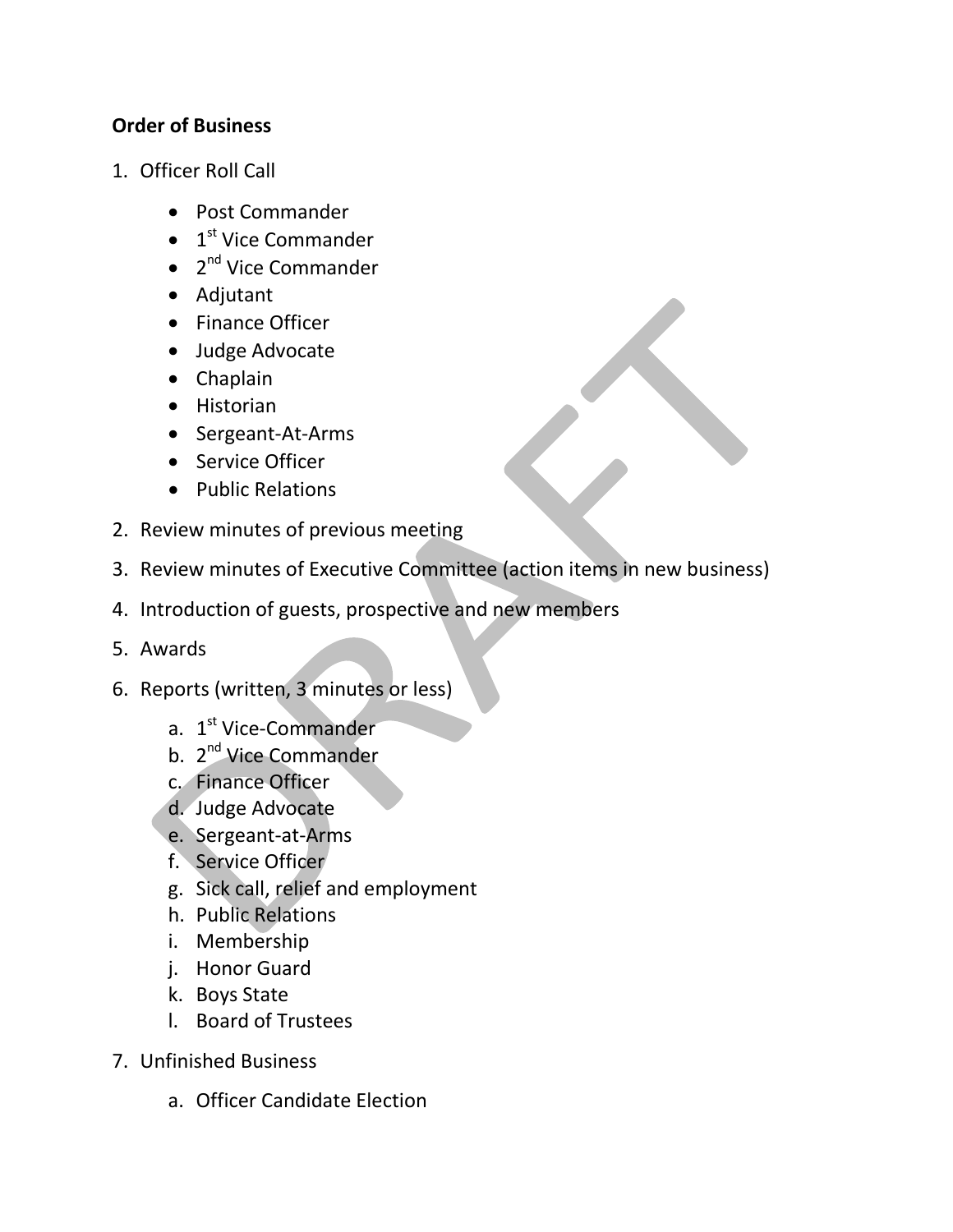- 8. New Business, Correspondence, and Announcements
	- a) Initiation of Post Officers
	- b) Veterans Breakfast June  $4<sup>th</sup>$
	- c) Next Post Executive Committee Meeting June 7<sup>th</sup>
	- d) National Female Veteran's Day June 12<sup>th</sup>
	- e) Next Post Membership Meeting June 21st
	- f) Bingo License for Post Meeting
	- g) Membership Committee needs more help!!
	- h) Katy Business After Hours Andretti Karting and Games, 1230 Grand West Blvd.
- 9. The Good of The American Legion